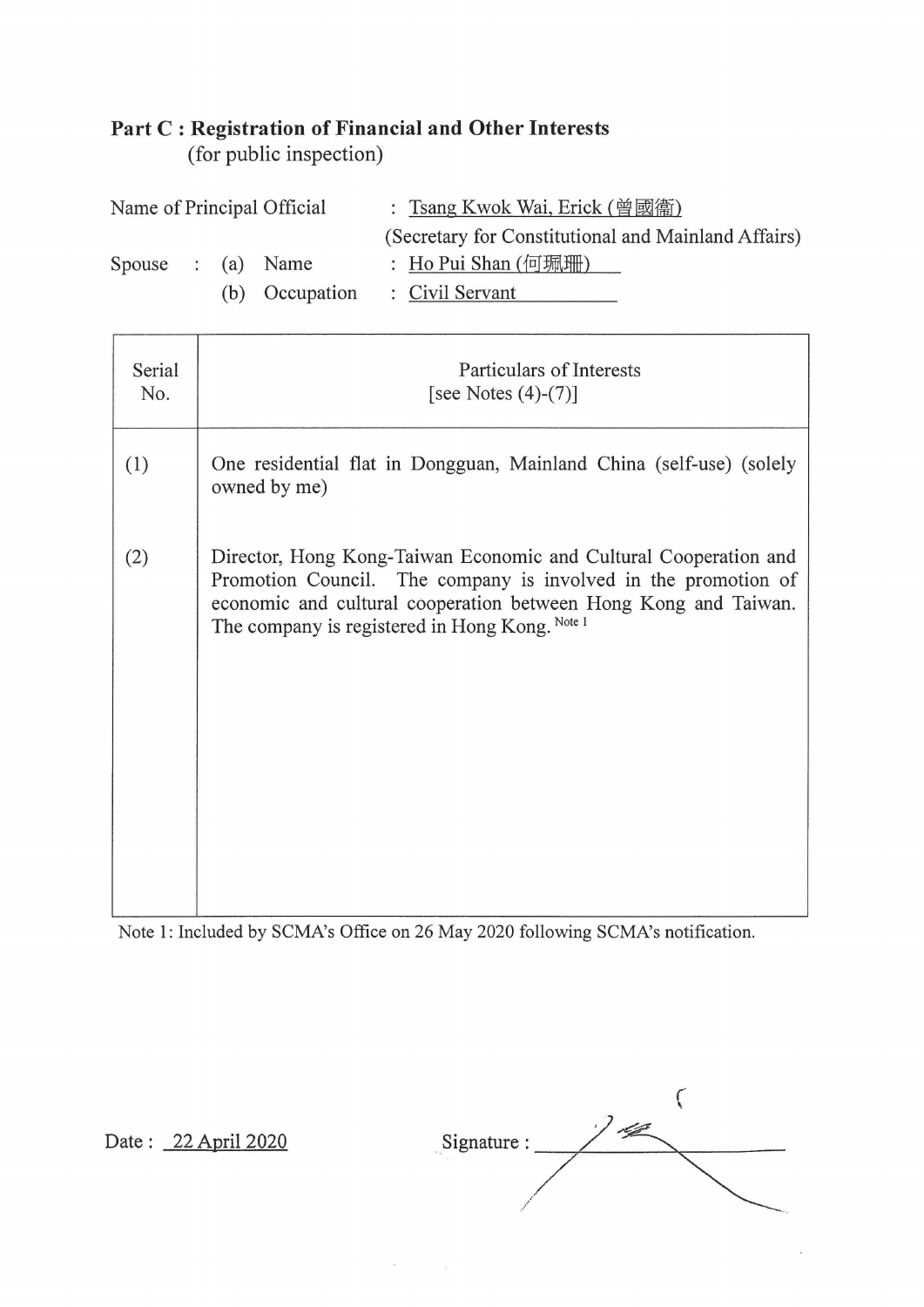## Part D: Affiliation with Political Parties

(for public inspection)

Name of Principal Official : \_\_\_ Tsang Kwok Wai, Erick (Secretary for Constitutional and Mainland Affairs)

| Political party | Affiliation, membership and/or office held |  |  |  |  |
|-----------------|--------------------------------------------|--|--|--|--|
| Nil             |                                            |  |  |  |  |
|                 |                                            |  |  |  |  |
|                 |                                            |  |  |  |  |
|                 |                                            |  |  |  |  |
|                 |                                            |  |  |  |  |
|                 |                                            |  |  |  |  |
|                 |                                            |  |  |  |  |
|                 |                                            |  |  |  |  |
|                 |                                            |  |  |  |  |

 $\boldsymbol{\epsilon}$  $7/2$ Date: 22 April 2020 Signature: